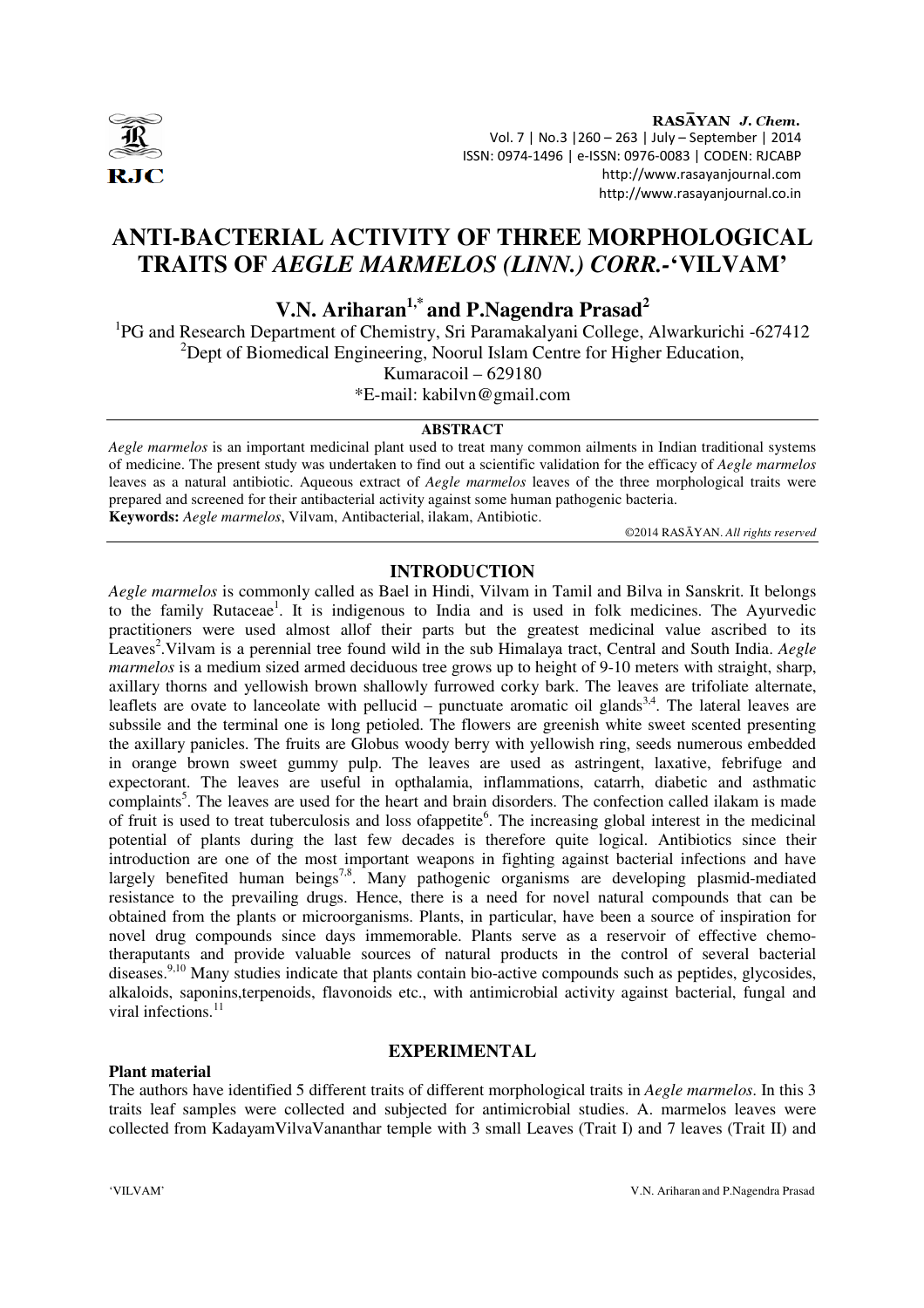Sastha Temple Ariyankavu 3leaves with big size (Trait III). The leaves were extracted with water for 24 hours using Soxhlet apparatus and subjected for the antibacterial evaluation.

#### **Microorganisms used for Antimicrobial Activity**

The target strains used for screening antibacterial activity were procured from PCBS, Pondicherry. The bacterial strains are Staphylococcus aureus, Bacillus subtilis, Vibrio cholerae, Escherichia coli, Enterococcus faecalis and Pseudomonas aeruginosa.

#### **Antimicrobial activity by disc diffusion method**

Test pathogens were spread on the test plates- Mueller Hintion Agar (MHA) .Sterile antibiotic disc in 6 mm diameter)-impregnated and the Medicament was loaded in the disc in a concentration of 10mg/ml. The test plates were incubated for 24h. The zone of inhibition (mm in diameter) were read and taken as the activity against the test pathogen. The standard antibiotic used in this evaluation is Kanamycin obtained from Glaxo Company

### **RESULTS AND DISCUSSION**

*Aegle marmelos* leaf extracts of three different traits were evaluated the antibacterial activity and the results were tabulated. . The antibacterial activity of three traits of *Aegle marmelos* in water were tabulated in table 1, 2 and 3 respectively. Inhibition zone of antibacterial activity of Bacillus subtilis, Enterococcus faecalis, Staphylococcus aureus, Escherichia coli, Vibrio cholerae, Pseudomonas aeruginosa were shown in plate-1.

| Organism               | Trait I | Standard  | οf<br>Percentage |
|------------------------|---------|-----------|------------------|
|                        |         | Kanamycin | Inhibition       |
| Bacillus subtilis      | 10      | 18        | 55.5             |
| Enterococcus faecalis  |         | 21        | 52.3             |
| Staphylococcus aureus  | Q       | 28        | 32.14            |
| Escherichia coli       |         | 16        | 93.75            |
| Vibrio cholerae        | 14      | 15        | 93.3             |
| Pseudomonas aeruginosa | 12      | 18        | 66.6             |

Table-1: Antibacterial activity of Trait I leaf of *Aegle marmelos* water extract

Table-2: Antibacterial activity of Trait II leaf of *Aegle marmelos*water extract

| Organism               | Trait II | Standard  | Percentage |
|------------------------|----------|-----------|------------|
|                        |          | Kanamycin | Inhibition |
| Bacillus subtilis      |          | 18        |            |
| Enterococcus faecalis  |          |           | 38         |
| Staphylococcus aureus  | 15       | 28        | 53.5       |
| Escherichia coli       | 13       | 16        | 81.25      |
| Vibrio cholerae        |          |           |            |
| Pseudomonas aeruginosa | 12       | 18        | 66.6       |

Table-3: Antibacterial activity of Trait III leaf of *Aegle marmelos*water extract

| Organism               | Trait III | Standard  | Percentage<br>of |
|------------------------|-----------|-----------|------------------|
|                        |           | Kanamycin | Inhibition       |
| Bacillus subtilis      |           | 18        | 38.8             |
| Enterococcus faecalis  | 10        | 21        | 47               |
| Staphylococcus aureus  |           | 28        |                  |
| Escherichia coli       | 16        | 16        | 100              |
| Vibrio cholerae        |           |           | 46.6             |
| Pseudomonas aeruginosa |           | 18        |                  |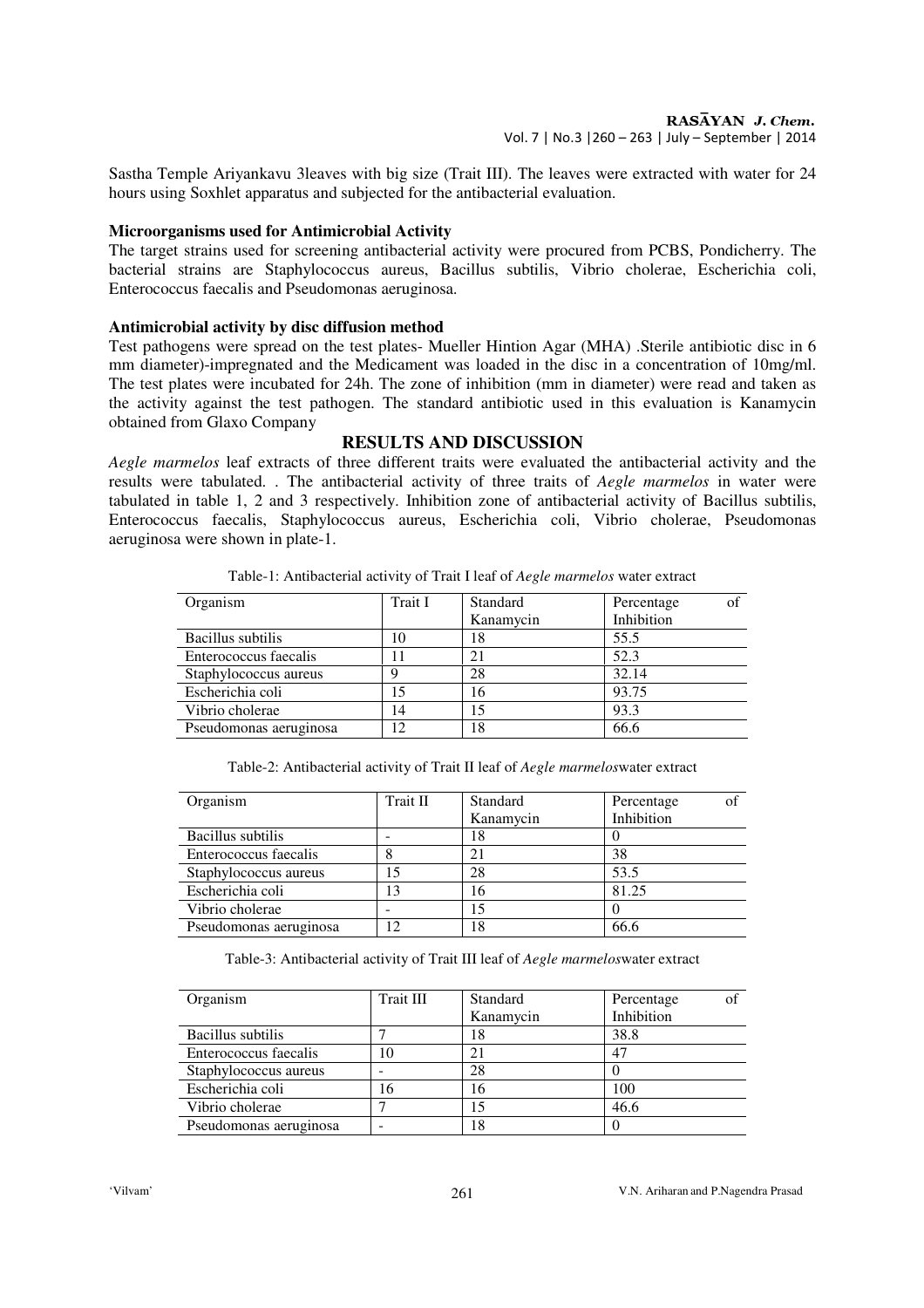RASAYAN J. Chem. Vol. 7 | No.3 |260 – 263 | July – September | 2014



 $(E)$  (F) Plate-1: (A)– *B. subtilis*, (B) - *E.faecalis*, (C) - *S.aureus*, (D) - *E.coli*, (E) - *V.cholerae*, (F) - *P.aeruginosa*

The percentage of the inhibition zone of gram positive and gram negative human pathogenic bacteria were evaluated against the three traits of leaves of *Aegle marmelos*. The Gram Negative bacteria showed maximum inhibition zone than that of the gram positive bacteria. Among the gram negative bacteria the E. coli showed maximum inhibition. Out of the 3 traits of *Aegle marmelos* leaves were evaluated the trait I ( three leaves with small size) showed maximum inhibitory effect to the all six types of bacteria when compared with the trait II and trait III. But the trait 3 showed maximum inhibition on E. coli 100% which is equal to the control. Among the three Phenotypic traits of *Aegle marmelos* evaluated for antibacterial